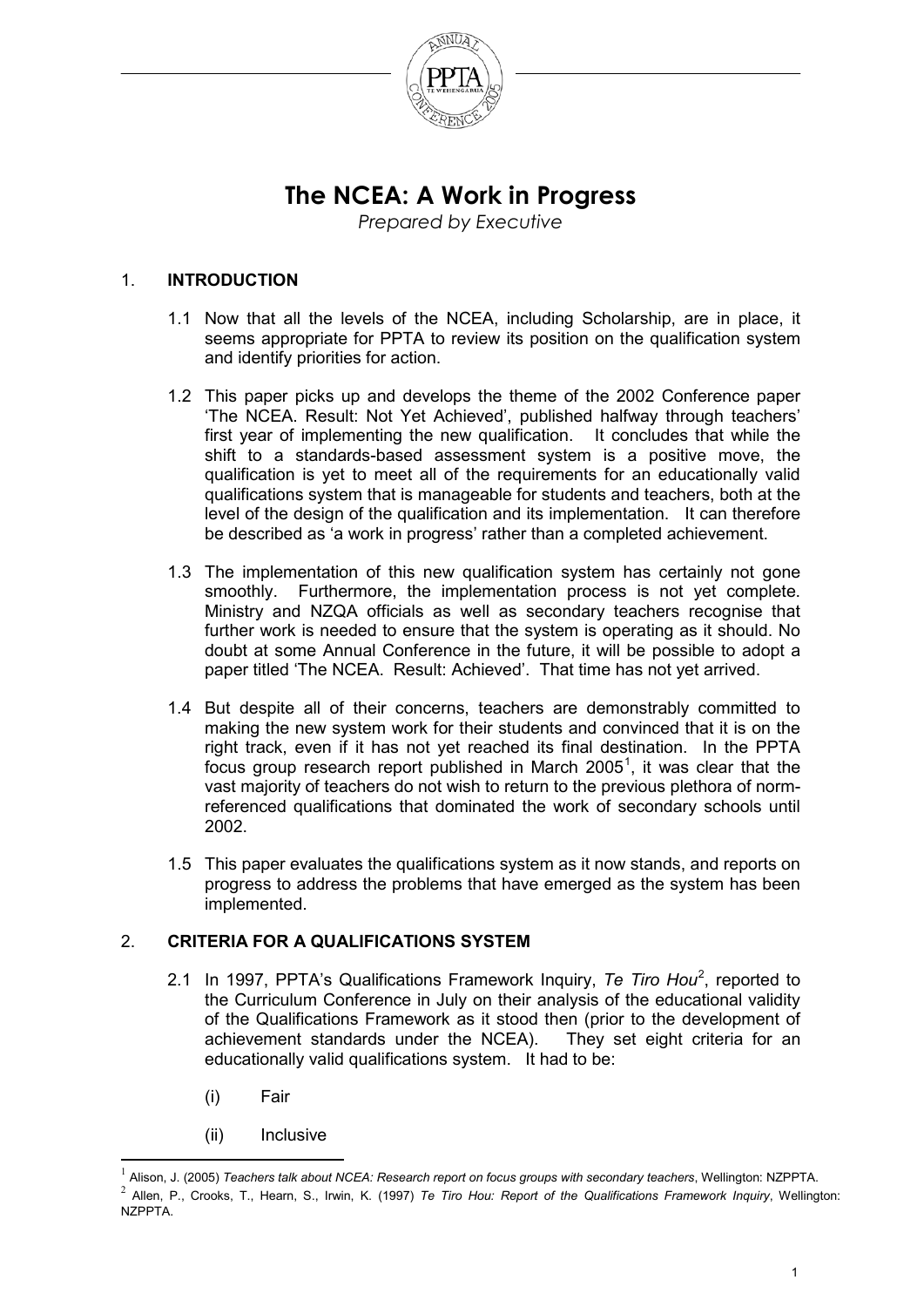

- (iii) Cumulative
- (iv) Clear
- (v) Motivating
- (vi) Coherent
- (vii) Constructive
- (viii) Manageable
- 2.2 At the 1997 Annual Conference, these eight criteria were endorsed as the basis for a qualifications system that would be acceptable to PPTA members.
- 2.3 Now that the profession has three years' experience of the NCEA, it is useful to go back to those criteria and consider how well it measures up against them as an educationally valid qualifications system.

#### 2.3.1 **Inclusive and Cumulative**

- 2.3.1.1 There is probably little disagreement that the NCEA is an inclusive and cumulative qualification. Because of the ability to gain credit for unit standards across a wide range of industry-linked and core generic areas as well as achievement and unit standards in traditional school subjects, there is no question that students, where their schools can timetable the options, have a very wide range of choices that lead to qualifications compared with pre-Framework days.
- 2.3.1.2 Furthermore these choices are cumulative, in that standards are at a range of levels and students can build towards Certificates at Levels 1, 2 and 3 over the course of their senior years. In addition, they can earn credits towards the NCEA but also towards other Framework qualifications. The PPTA research report *Teachers talk about NCEA* reported that "Subject departments are also beginning to offer a very diverse range of Certificates or parts of Certificates other than the NCEA, many of which are linked to Industry Training<br>Organisations". The report gave about twenty examples The report gave about twenty examples ranging from the National Certificate in Maths to the National Certificate in Equine Studies<sup>[3](#page-1-0)</sup>.

# 2.3.2 **Constructive**

2.3.2.1 *Te Tiro Hou* defined this as meaning that "Learners and teachers receive clear and helpful feedback on progress, and have more than one opportunity to attain the required standards<sup>"[4](#page-1-1)</sup>. It can probably be said that this criterion has largely been met by the NCEA. It appears that teachers are finding they are generally able to give very useful feedback to

 $\overline{a}$ 

<span id="page-1-1"></span><span id="page-1-0"></span> $^3$  Alison, J., 2005 op cit pp.109-110.<br> $^4$  Allen et al op cit, p.99.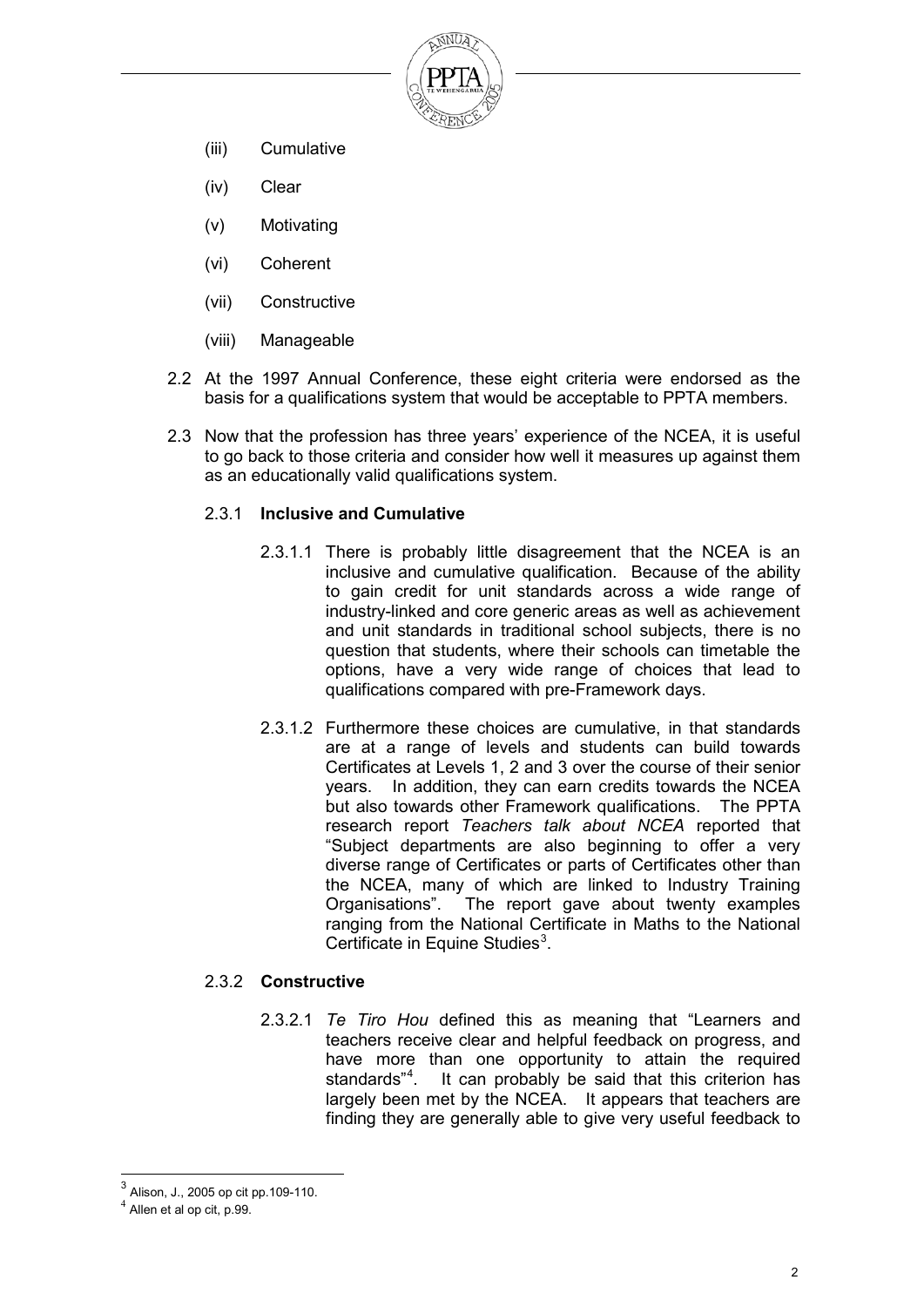

students and that this is heeded because of the availability of further opportunities to gain the internally assessed standards.

- 2.3.2.2 However the provision of further opportunities for assessment has always been a vexed issue, and it is interesting to recall that the Secondary Leaders Forum (the government's main consultative body on NCEA) was very split even before the qualification was implemented on whether or not there should be a firm rule limiting further opportunities to just one. Teachers worry about the lack of uniformity between schools in terms of the number of 'reassessments' offered, the lack of parity between internal and external assessment because the former offers further opportunities and the latter does not, and the huge workload which can be involved. On the other the huge workload which can be involved. hand, many teachers believe that the availability of further opportunities is motivating for students<sup>[5](#page-2-0)</sup>.
- 2.3.2.3 On all the other five criteria, there would probably be more disagreement about whether the NCEA measures up.

#### 2.3.3 **Fair**

- 2.3.3.1 *Te Tiro Hou* explained 'fair' as requiring that 'Credits and qualifications accurately describe learner achievement, and are trusted"[6](#page-2-1) . The PPTA research showed that teachers did not trust that the moderation system ensured that consistent standards were being applied in all schools. They believed that too few assessments were being moderated, and they thought the quality of moderation was too variable and the judgements inconsistent. They had little faith in the appeal process, and instead were simply 'playing safe' by sending work that was not on the margins next time. They wanted the moderation system to include support mechanisms where teachers needed advice and guidance as a result of their experiences with moderation<sup>[7](#page-2-2)</sup>.
- 2.3.3.2 PPTA has put up proposals for a moderation advisory service staffed by teachers with time allowances and units. At the time of writing this paper, the fate of these proposals is not known. In the meantime, NZQA has been persuaded by the report's findings that there are things that can be done with the moderation system and in the communication strategy to enable teachers to feel safe about sending work on the margins and to encourage them to use the appeal system.
- 2.3.3.3 Teachers in the focus groups also had justifiable concerns about the lack of year-to-year consistency in the externally assessed standards. This lack of consistency was raised by PPTA with the NZQA Board in 2004, immediately upon the first two years of Level 1 results becoming available, but is only now being seriously addressed by them (see below).

-

 $<sup>5</sup>$  Alison, J. 2005 op cit pp.43-47.</sup>

<span id="page-2-1"></span><span id="page-2-0"></span> $<sup>6</sup>$  ibid. p.95.</sup>

<span id="page-2-2"></span> $<sup>7</sup>$  Alison op cit, pp.71-80.</sup>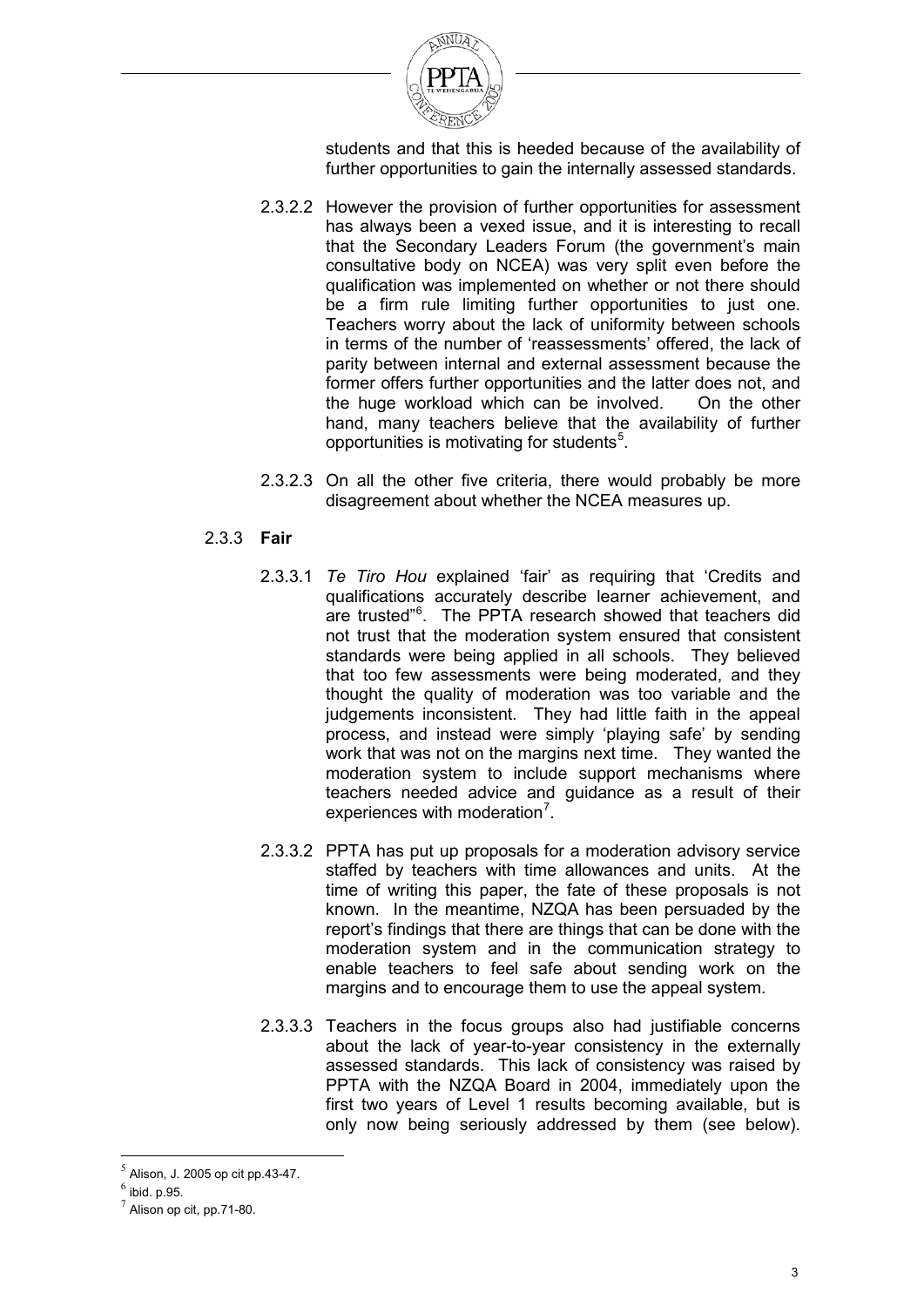

Until these issues are resolved, it is not possible to say that the NCEA is a completely fair system.

#### 2.3.4 **Clear**

- 2.3.4.1 The QFI report defined 'clear' as meaning that "Learners and teachers can readily obtain clear and helpful information and guidance about the content, criteria and expected standards for particular credits or qualifications"<sup>[8](#page-3-0)</sup>. There is no doubt that standards-based assessment provides much more specific information to teachers and students about what is required than norm-referenced assessment systems ever do. However the lack of consistency in the externally assessed standards and the inadequacies of the moderation system make it impossible to say that there is complete clarity about the expected standards required to obtain the credits (or to achieve at the higher levels of Merit or Excellence).
- 2.3.4.2 The Ministry of Education undertook to provide through the NCEA website four sample assessment activities with exemplar material for each internally assessed achievement standard, which would certainly have helped to provide clarity for teachers about the requirements of these standards. This did happen in many subjects, but not in all, and the number seemed to decline over the successive levels. Furthermore there have been continual complaints from teachers that the quality of these resources has been very uneven and that they have not always been updated in a timely fashion to reflect changes in the standards that they purport to assess. Contracts are being advertised currently to enable about 50 further resources to be produced across a range of subjects, and this is an improvement. PPTA has argued, however, that it is still insufficient to meet the needs of teachers.
- 2.3.4.3 Furthermore, no such material has been produced for unit standards, despite the central agencies being aware that unexpectedly high numbers of schools are using unit standards, for a variety of reasons<sup>[9](#page-3-1)</sup>. The resource materials produced for unit standards during the 1990's are now thoroughly out of date and have not been replaced.
- 2.3.4.4 A further problem has been that NZQA was responsible for exemplifying the externally assessed standards, and their approach to providing sample assessment activities was minimalist. Only one sample exam per standard went up on the website before the first year of assessment of that level, and then that sample was replaced by the actual exam the following year. In the case of Scholarship, the material was even more minimalist, providing very little clarity about expectations, and this appears to have been one of the reasons why many teachers were reluctant to encourage their students to attempt Scholarship in the first year.

 $\overline{a}$  $^8$  Allen et al 1997, op cit, p.97.

<span id="page-3-1"></span><span id="page-3-0"></span> $^{9}$  Alison 2005 op cit, pp.60-62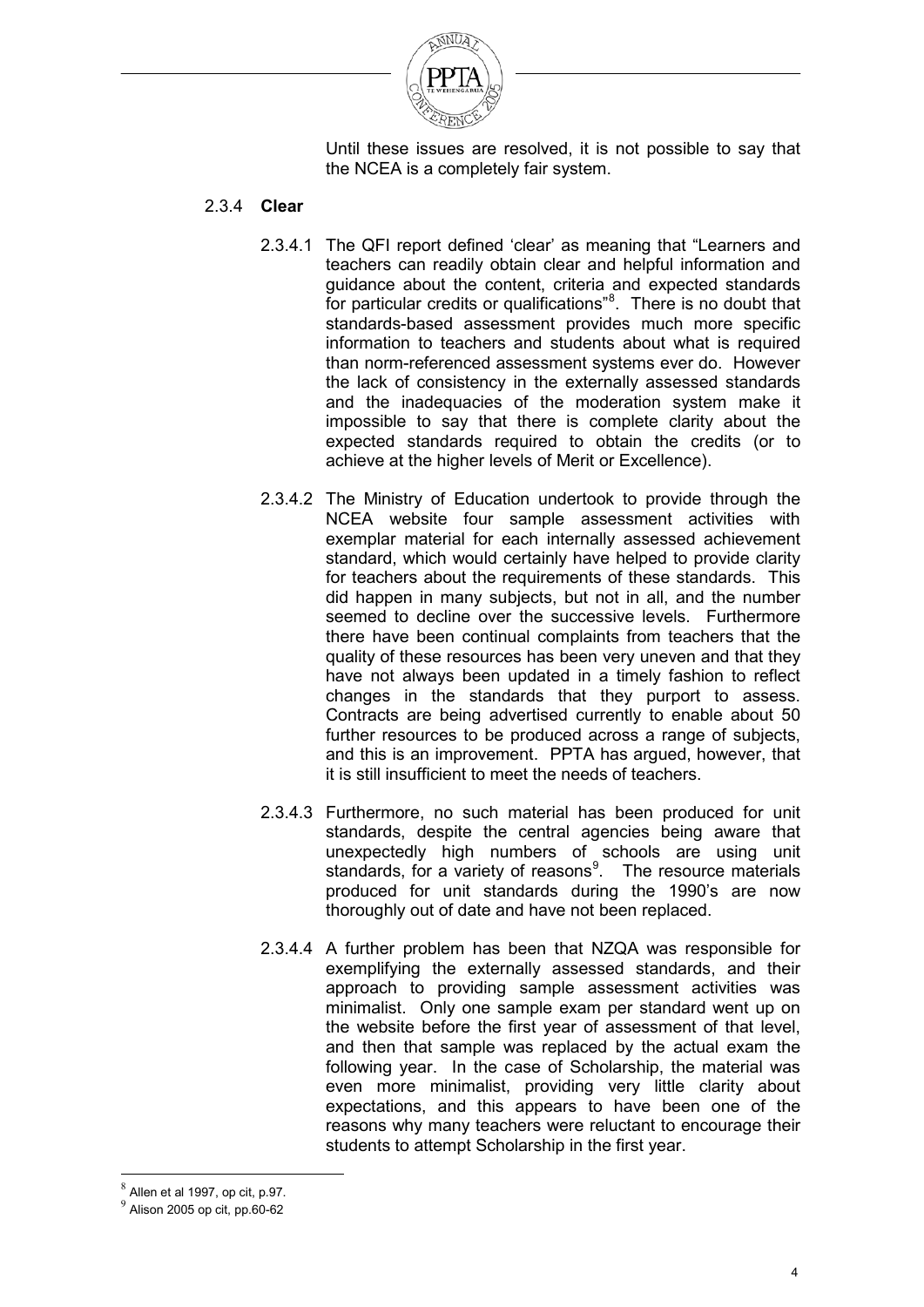

# 2.3.5 **Motivating**

- 2.3.5.1 The PPTA focus group research<sup>[10](#page-4-0)</sup> found that there is not universal agreement among teachers that the NCEA is motivating for students. There seems to be little doubt that it is motivating for less able students. Such students benefit from being able to accumulate credits as they progress through the year; to focus on their strengths; to have more than one opportunity to succeed; to access a wider range of choices, all of which were able to be credited towards the same qualification; and to carry over to another year credits earned the previous year.
- 2.3.5.2 The research also found that the NCEA is offering challenge to the more able students, and that assertions that the qualification would constitute 'dumbing down' have been thoroughly disproven. Able students have been challenged by the wider range of learning activities opened up by internal assessment, and by being required to perform at an excellent level in specific areas rather than simply to perform at a good level over everything if they are to gain Excellence.
- 2.3.5.3 The group about whom some teachers are concerned is the group of students in the middle range of ability, some of whom are believed to be aiming just for Achieved rather than the higher levels, and for only the 80 credits required for the Certificate. This is generally seen as a negative impact of the design of the qualifications system, although some teachers regard it as evidence that students are taking more control of their own learning and managing their workloads in order to live balanced lives.
- 2.3.5.4 These issues are touched on in NZCER's second report of their three-year *Learning Curves* study<sup>11</sup>, and a slightly different picture emerges there. Further research is being commissioned by the Ministry of Education to explore this and related issues.

# 2.3.6 **Coherent**

- 2.3.6.1 *Te Tiro Hou* interpreted 'coherence' as being about avoiding fragmentation of learning, and expressed a concern that teachers might "see learning as a series of narrow tasks to be ticked off on a checklist" and that they would tend to assess easily measured outcomes rather than the ones that are more difficult to assess $^{12}$ .
- 2.3.6.2 The achievement standards developed for the NCEA were part of an attempt to avoid such dangers, in that they generally represent larger chunks of learning and do not have the

 $\overline{1}$ 

 $^{10}$  ibid. pp.29-36.

<span id="page-4-1"></span><span id="page-4-0"></span><sup>11</sup> Hipkins, R., Vaughan, K., Beals, F., Ferral, H. (2004) *Learning Curves: Meeting student learning needs in an evolving qualifications regime. Shared pathways and multiple tracks: A second report.* Wellington: NZCER. <sup>12</sup> Allen et al 1997 op cit, p.99.

<span id="page-4-2"></span>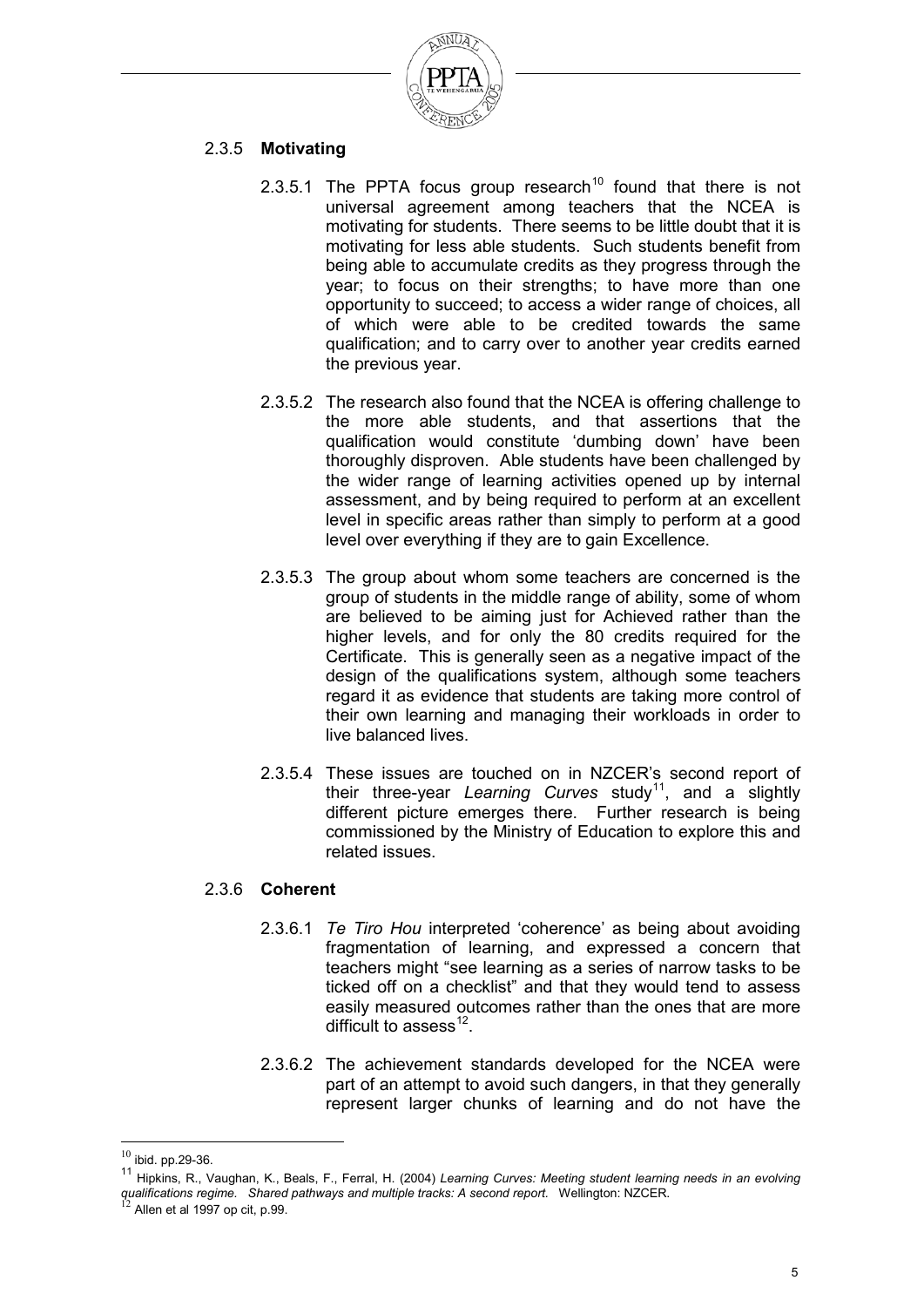

specificity of the unit standards' elements and performance criteria. The negative side of this is that it is harder to achieve consistency between teachers or between exam markers when the standards are described at a more general level, but this is a trade-off with which most teachers would probably agree.

2.3.6.3 Furthermore, the existence of a robust moderation system, and copious consistent, high quality sample assessments that include exemplars of student work should compensate for the more general descriptions in internally assessed achievement<br>standards. Sound exam checking and check marking Sound exam checking and check marking processes should ameliorate the problems in external assessment. Unfortunately none of these requirements have been totally met.

#### 2.3.7 **Manageable**

- 2.3.7.1 Manageability of the qualification is not only in relation to teachers, but also to students. It appears that students are finding ways to make it manageable by choices they are making, but these are not always wise choices in the eyes of their teachers or parents.
- 2.3.7.2 The challenge has been for schools and individual teachers to find ways to make the system manageable for them. Options which have been tried include limiting the number of credits offered in courses, limiting the number of further opportunities for assessment, and running further opportunities at the same time as practice exams for the external assessments.
- 2.3.7.3 However, the overall conclusion of the PPTA research was that the new qualifications system could certainly not yet be described as 'manageable'. The factors generating the extra teacher workload that has undoubtedly been a feature of the NCEA are many and varied, and therefore finding a solution to them is complex. It is clear from the PPTA research<sup>[13](#page-5-0)</sup> and from the Australian Council for Educational Research study of secondary teacher workload conducted for the workload workstream under the Secondary Teachers' Collective Agreement<sup>[14](#page-5-1)</sup> that the NCEA has impacted negatively on all teachers' workloads. This is particularly so for teachers with curriculum responsibilities such as Heads of Department. There are also particular problems for teachers in small and isolated schools. The lack of stability caused by annual reviews of the standards and the sometimes quite major changes that have resulted from these reviews has also added to teachers' workloads.

<sup>-</sup> $13$  Alison, 2005 op cit.

<span id="page-5-1"></span><span id="page-5-0"></span><sup>14</sup> Ingvarson, L., Kleinhenz, E., Beavis, A., Barwick, H., Carthy, I., & Wilkinson, J. (2005) *Secondary Teacher Workload Study Report*, Melbourne: Australian Council for Educational Research.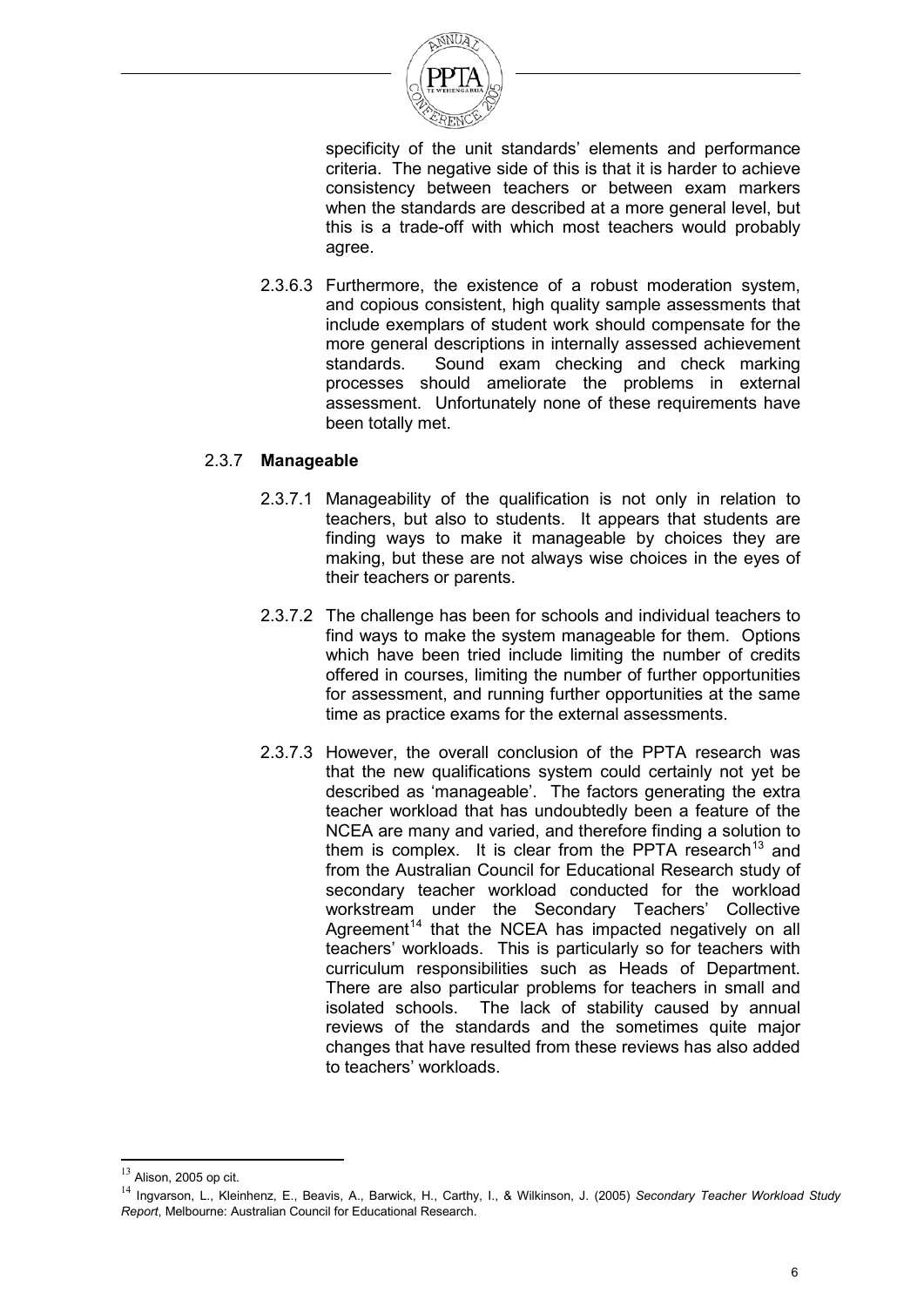

## 3. **MOVING FORWARD**

## 3.1 **NZQA's Selective Deafness**

- 3.1.1 PPTA has had many opportunities to express its concerns about aspects of the design and implementation of the NCEA, however it would be fair to say that until recently it has been difficult to have those concerns heard and responded to. The same has been true of individual teachers, who have constantly complained that they have been bounced from one implementation agency to the other and heard by neither.
- 3.1.2 An example of this is the concerns that PPTA, along with a number of academics, raised in 2004 about the year-to-year variations in the externally assessed standards at Level 1 between 2002 and 2003. As reported in the 2004 Annual Report, PPTA raised this in June 2004 in a letter to the NZQA Board, copied to the Secretary for Education. There was little reaction to that letter, apart from some inconclusive discussion at the Secondary Leaders' Forum meetings in August and November 2004, where representatives of the school sector argued strongly that there needed to be an emergency plan in place in case of 'rogue' exams in 2004. Their calls went unanswered by NZQA.
- 3.1.3 NZQA could no longer ignore the problems, however, when the furore over Scholarship results erupted at the beginning of 2005. This was an issue of subject-to-subject variation rather than the year-to-year variations that PPTA had been signalling, but helpfully, that distinction was lost on the media and the public. Suddenly variation in external assessment became a problem that NZQA could no longer ignore.
- 3.1.4 The government initiated a number of reviews: the States Services Commission (SSC) review of Scholarship; a Scholarship Reference Group to come up with a new way of assessing Scholarship; the SSC review of NZQA's processes in relation to NCEA; and an SSC review of three stand-alone education agencies (NZQA, TEC and ERO) and their relationships to the Ministry. A review of literature and practice in relation to variation has been commissioned by NZQA and will be reported soon. Discussions are being held with assessment experts outside NZQA in order to access a wider range of ideas on possible ways forward.
- 3.1.5 The solutions to the problem of variation in external assessment under a standards-based system are much harder to find than the evidence for its existence, however, and the Association has continued to press for the search to continue apace. The changes to Scholarship for 2005 will lead to a greater degree of consistency between subjects. Whether the year-to-year consistency at Levels 1 to 3 will be improved markedly as a result of the tweaking of exam setting and marking processes currently under way is less certain. More significant changes probably need to be made to reach a level of year-to-year consistency that the profession and the community can live with, and these could well be at the level of the design of the qualification as much as at the implementation level. PPTA continues to press for urgent work on this, while recognising the need to avoid change that would cause a further acceleration in teachers' and students' workloads.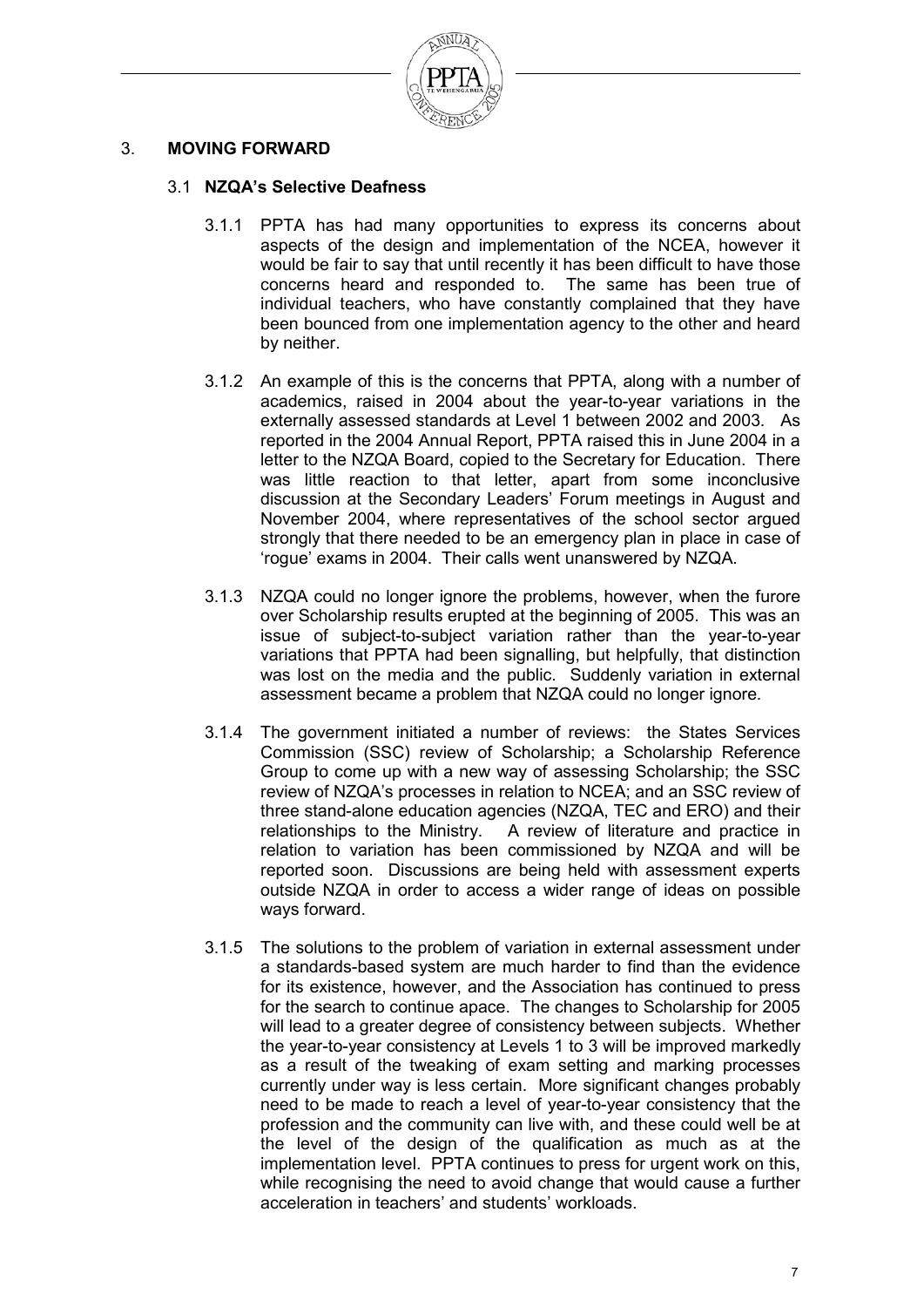

## 3.2 **The PPTA Research**

- 3.2.1 PPTA's focus group research with teachers, conducted in 9 schools in November 2004 and released on 10 March 2005 under the title *Teachers talk about NCEA*, has provided a highly effective foundation for pushing for decisive action to address the issues with NCEA. It has generated significant attention from media, government, academics and the profession, and the recommendations of the report have dominated the attention of the Secondary Leaders Forum since then. The Forum also established a subgroup, the Leaders Forum Qualifications Group or LFQG, which is meeting monthly or more often and is keeping a close watch on the detail of the Ministry and NZQA implementation processes.
- 3.2.2 The report contained eight recommendations, which were endorsed by Executive at its meeting in May 2005.
- 3.2.3 The first recommendation called for a range of reviews of aspects of the NCEA, to be done in consultation with the profession. The most urgent of these was a review of NZQA's processes in relation to external assessment, and these have certainly been closely scrutinised in the course of the various reviews described above. The other urgent review called for was in relation to the change management processes of NZQA and the Ministry of Education, and this has also been the subject of much scrutiny in those SSC reviews. The LFQG group is serving a useful purpose in keeping track of the work of both agencies at the level of detail that can prevent problems developing.
- 3.2.4 The other reviews were largely about qualification design issues such as the relative credit values of standards, the 80 credit requirement for the Certificates, the possibility of a Merit level in unit standards and the sufficiency of the current range of levels in achievement standards. These were not flagged in the report as urgent but are still on the agenda.
- 3.2.5 The second recommendation was for research into the impact of the NCEA on student motivation, an issue discussed above. It is anticipated that research that includes this aspect will be commissioned during the current financial year.
- 3.2.6 The report also called for a revitalised professional development strategy for NCEA for at least the next three years, but the government's response to this recommendation has been somewhat half-hearted. Two half-days and a small amount of funding (dropped into school budgets in July 2005) have been provided, and at this stage for just one budget year only. Schools are being asked to complete a Needs Analysis, and this may serve to persuade government that the needs require ongoing and more substantial funding. On the bright side, there is much-needed Professional Development on Scholarship being offered this year, although the relief allocation to schools is insufficient for all teachers involved with Scholarship to necessarily be able to attend, unless their schools can provide further relief.
- 3.2.7 A further recommendation directed issues to working parties established under the Secondary Teachers' Collective Agreement.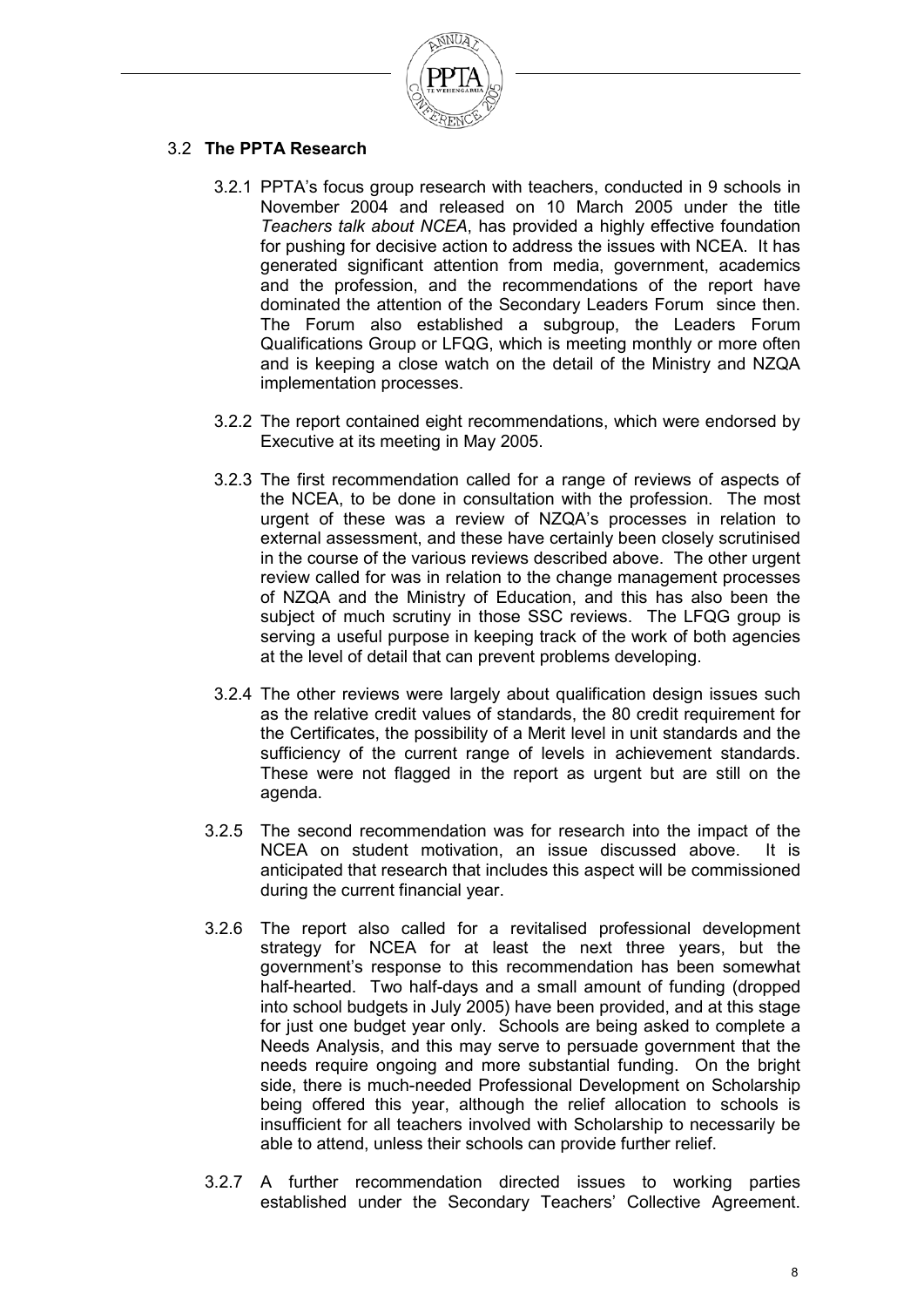

These were addressing the workload generated by school-based assessment under the NCEA (directed to the Teacher Workload working party), and developing an enhanced moderation service that would include an advisory component to support the work of teachers (directed to the Career Pathways working party). Both issues are being actively pursued in those working parties.

- 3.2.8 A recommendation that secondary and area schools' Operations Grant funding be increased urgently to recognise the continuing financial impact on schools of qualifications assessment has gone unheeded so far. The 2005 Budget contained some increase in school operations funding, but failed to recognise the specific needs of secondary and area schools in a differentiated allocation for NCEA. The union will continue to press for this.
- 3.2.9 One of the recommendations was in the nature of a general statement of principle about a further design issue: "That no level of the NCEA be made entirely internally assessed unless there is clear evidence that such a change is supported by the secondary teaching profession." This was in response to fears expressed by teachers in the focus groups that NZQA had intentions to make Level 1 entirely internally assessed as a way of managing its workload in relation to external assessment. While PPTA is not aware of any evidence that NZQA currently has such an intention, it was felt that a warning shot across their bow was wise. In 2003, a circular from NZQA had asked schools to volunteer for a pilot involving internal assessment of Level 1 external standards. This circular had caused huge consternation among teachers, to the extent that the political fall-out led to the circular being withdrawn and any plans for such a pilot shut down.
- 3.2.10 The final recommendation was that two positions on the NZQA Board should be reserved for nominees with secondary teaching expertise. The Board is appointed by the Minister, and no position has ever been specifically reserved for someone with a secondary background. The Board has always been dominated by people from sectors other than secondary education. PPTA's efforts to have its nominees appointed to the Board have never met with success. It is PPTA's contention that NZQA's performance in relation to the NCEA might well have been of a higher standard if there had been a significant bloc of secondary people on the Board with on-the-ground knowledge of the issues and determined to closely monitor the organisation.

#### 3.3 **Review of NCEA**

3.3.1 At PPTA Annual Conference 2004, the Minister announced his intention to conduct a 'review of NCEA' in 2005. What this review consists of has become clearer since then. It is a low-key exercise largely involving the compilation of information from existing sources available through NZQA and the Ministry of Education, such as School Relationship Managers and School Support Services, NZCER's *Learning Curves* study and the results of the PPTA research. The review is proceeding, and reporting regularly to the NCEA Leaders' Forum, but it is rather over-shadowed by other reviews and events in 2005.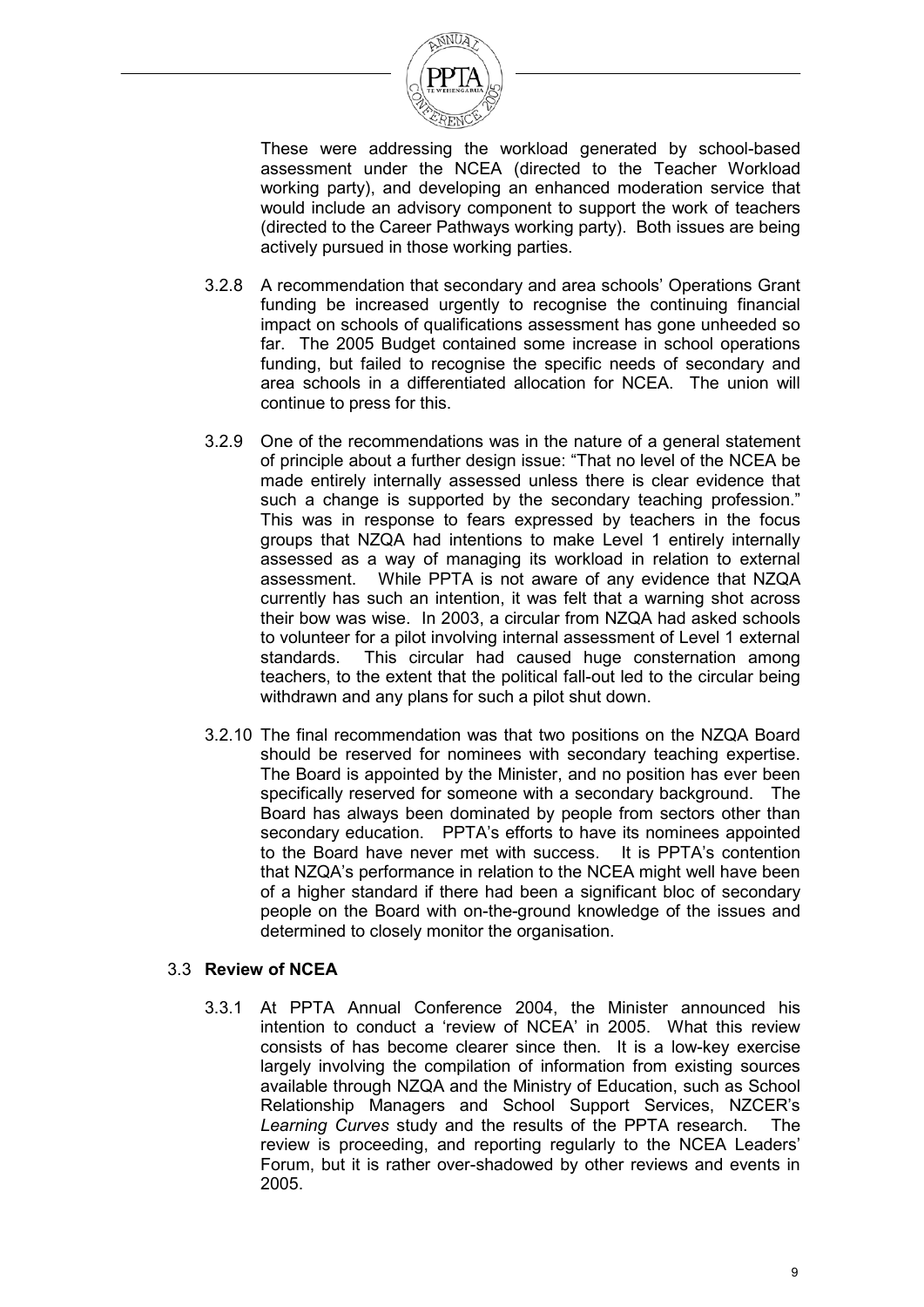

## 3.4 **The Cambridge Sideshow**

- 3.4.1 This heading refers to Cambridge International exams, not the events at Cambridge High School of which probably the less that is said the better. Disaffection with the NCEA among the traditional schools that were the natural opponents of such a reform was not unexpected. The new system aimed to recognise a wider range of knowledge and skills and reduce the failure that was endemic in the old system, but those traditional schools had maintained their competitive advantage on the basis of commitment to maintaining the superiority of a particular body of knowledge and on the success of their own students in that system at the expense of the failure of students in other, largely low socioeconomic, schools.
- 3.4.2 The NCEA was an attempt at a compromise between the traditional exam-based system and the unit standards experiment, to appease the schools that were wedded to the old system by including at least 50% external assessment in each subject rather than adopting the wholly teacher-assessed model of unit standards. One irony of that is that experience with external assessment using standards has highlighted the unreliability which is actually a feature of all exam systems, but which shows up glaringly when subjects are broken down into separate standards and the swings and roundabouts from aggregation of performances over a range of questions are absent. The faith that many people have had in exam marks has always been somewhat misplaced, but it is possible that relatively few teachers, let alone the public, have been aware of that.
- 3.4.3 Unfortunately, implementation problems with the NCEA have meant that the qualification has not gained the high level of credibility it needed to gain if the opposition was to be quelled. As a result, the number of schools entering at least some students for Cambridge International has increased steadily over the years of NCEA. Furthermore, the government seems to be legally unable to stop the trend. Education Minister Trevor Mallard, in response to a question in the house on 7 June 2005, said "Both the International Baccalaureate and the Cambridge exams are used extensively through New Zealand. I do not think there is any legal obligation for schools to offer NCEA at all." This could be read as the Minister abdicating responsibility for NCEA, but may also be read as him accurately describing the legal situation. The Ministry of Education has never appeared to have a proactive policy on Cambridge, but simply a reactive one that relies on NCEA acquiring such credibility that there would be no motivation for schools to offer alternatives to it.
- 3.4.4 PPTA has become aware that schools are increasingly coming under pressure to offer Cambridge International because other schools with which they compete are doing so. There is a whole industry developing in which schools are being offered special deals by companies in order to meet the extra requirements of the Cambridge syllabuses, which has the impact of appearing to 'normalise' Cambridge.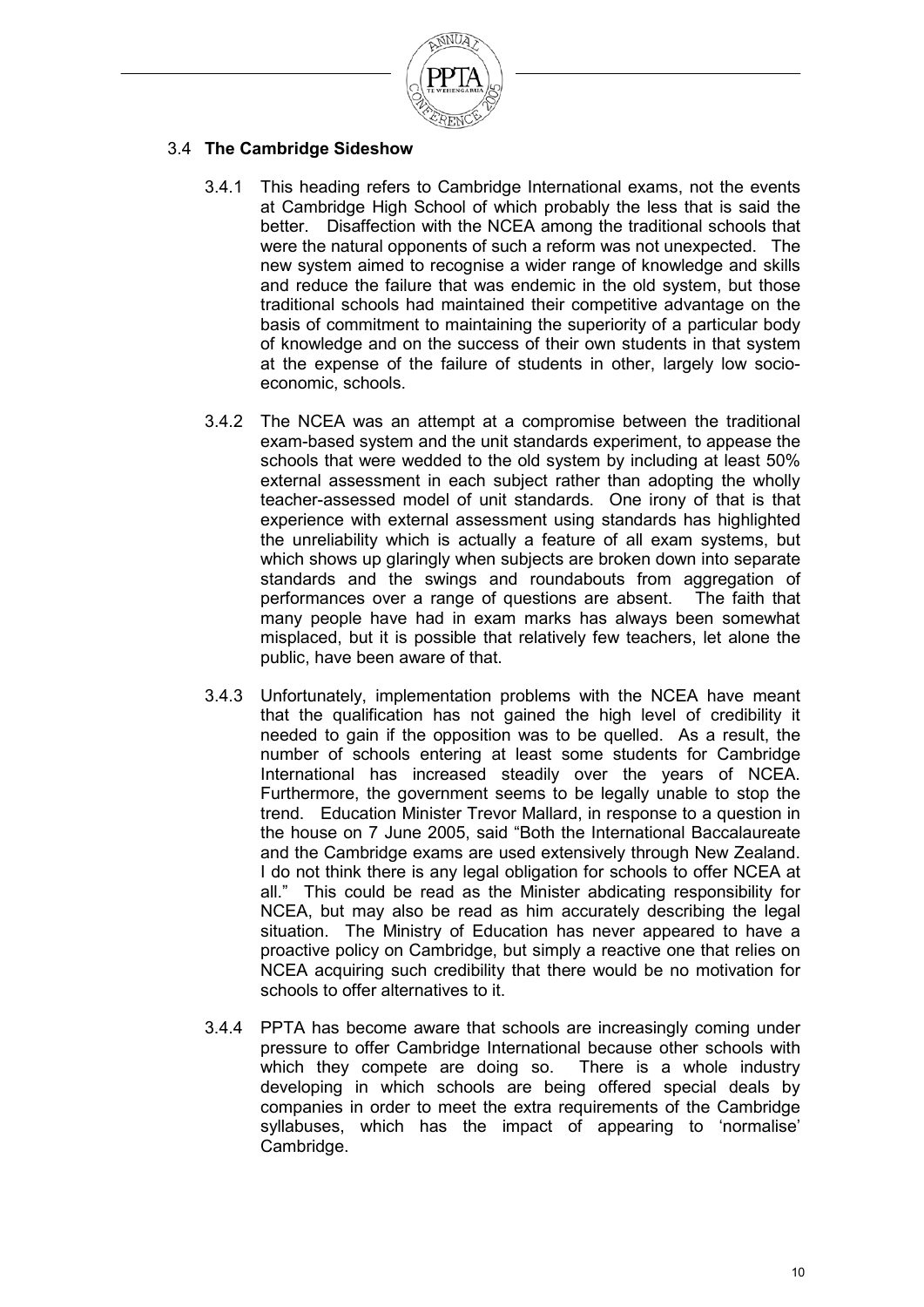

- 3.4.5 Some members may ask why it is a problem if schools are exercising choice in the qualifications they offer to students. Dr Liz Gordon, in one of her Factfiles that form the Quality Public Education Coalition resource on privatisation of education, points out the dangers of privatisation of qualifications. Cambridge International, while it claims to be a non-profit organisation committed to raising assessment standards worldwide, is in fact a different beast: "Faced with falling markets from its traditional developing countries base, as these nations have increasingly adopted indigenous exam systems, CIE has launched an aggressive recruitment campaign. With flamboyant use of its Cambridge branding (and strict controls over who may use the logo) and loyalty programmes based on both quantity and quality, the organisation acts more like a McDonalds franchise than a respected University"<sup>[15](#page-10-0)</sup>.
- 3.4.6 Gordon argues that it is wrong for New Zealand schools to use taxpayer funding to purchase a foreign examination system when services are already available in New Zealand, and that offering foreign examinations "is a threat to the national curriculum and national standards"<sup>[16](#page-10-1)</sup>. The costs which taxpayer funding is covering include extra resources in the form of books and other materials to prepare students for a different curriculum. PPTA should be supporting the development of a high quality publicly funded qualifications system for New Zealand school students, based on a curriculum which reflects New Zealand's own particular view of its place in the world. Recommendation 3 seeks conference's endorsement of that principle. While many members would argue that New Zealand does not yet have that, the abdication of increasing numbers of schools from the publicly funded system raises the likelihood that we never will.
- 3.4.7 There are also workload issues associated with schools offering Cambridge International Exams alongside the NCEA, as is the case in many schools which are dipping their toes in the Cambridge water but not jumping in fully. Teachers have to prepare students for two different sets of assessments, based on different curricula, often in the same class and certainly at the same level. One of the many reasons for member disaffection with the unit standards trialling in the mid-1990's was that they were dual assessing, usually for both Sixth Form Certificate and for unit standards, and this was very burdensome. It is a sad irony that some PPTA members are now having to do this again because the 'compromise' which is NCEA is being rejected by some schools.
- 3.4.8 Furthermore, the Cambridge International exams are a reversion to a limited canon of 'academic' subjects' being privileged over the wider range of subjects which is recognised through the NCEA. This conflicts with the goal set by *Te Tiro Hou* of having a qualifications system which is 'inclusive' (see 2.1 above).

 $\frac{1}{2}$ <sup>15</sup> <http://www.qpec.org.nz/factfiles/examinations.doc> p.1<br><sup>16</sup> ibid. p.2

<span id="page-10-1"></span><span id="page-10-0"></span>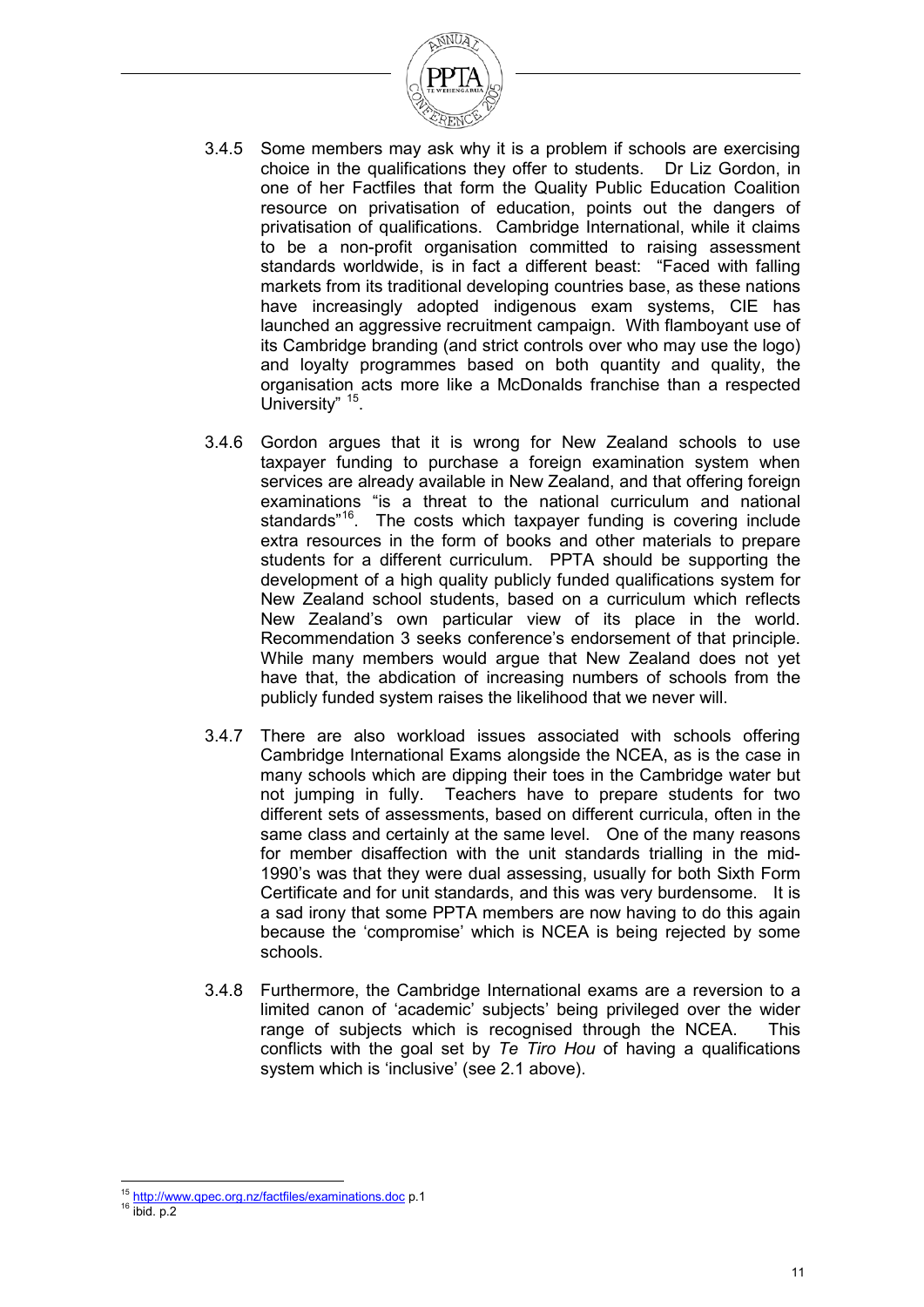

## 4. **CONCLUSIONS**

- 4.1 Secondary and area school teachers are, as usual, bearing the brunt of a major educational reform which has been poorly conceptualised and underresourced. Warnings from the profession and from academics about the challenges which the reform would face and was facing went unheeded for far too long.
- 4.2 Nevertheless, most teachers believe that this kind of qualifications system comes much closer to meeting the needs of their diverse range of students than the previous system did, and for that reason will continue to try to make it work. They are dependent, however, on the central agencies getting to grips with the big issues that still need addressing, and doing so with urgency.
- 4.3 However, 'band aid' solutions are not needed here. If there are changes to the design of the system needed, these must be made after thorough discussion and research. There is no room for false starts or blind alleys when designing a qualifications system with which students and teachers must work. Any design changes required will need to be implemented incrementally and with generous timeframes.
- 4.4 Improvements to the resourcing of the system can and should, however, be made with due speed and without half measures.
- 4.5 It is a serious concern to the union that the NCEA has become a football to be kicked around by politicians seeking cheap political gain. Students' confidence in the qualifications system is being undermined by self-interested politicians. The NCEA was created under a National-led government, and implemented under a Labour-led government. There should be a broad consensus among politicians that a standards-based qualifications system is what New Zealand is committed to having, and that the task of government is to ensure that ours is the very best system that can be developed. Our students deserve nothing less than that.

#### **Recommendations (Conference minutes show that these recommendations were Carried)**

- 1. That the report be received.
- 2. That PPTA continue to give a high priority to advocating improvements to the design and implementation of the NCEA.
- 3. That PPTA support the goal of a high quality publicly funded qualifications system for New Zealand students, and oppose the offering of Cambridge International Examinations in New Zealand schools.
- 4. That there be a further report on progress to the 2006 Annual Conference.